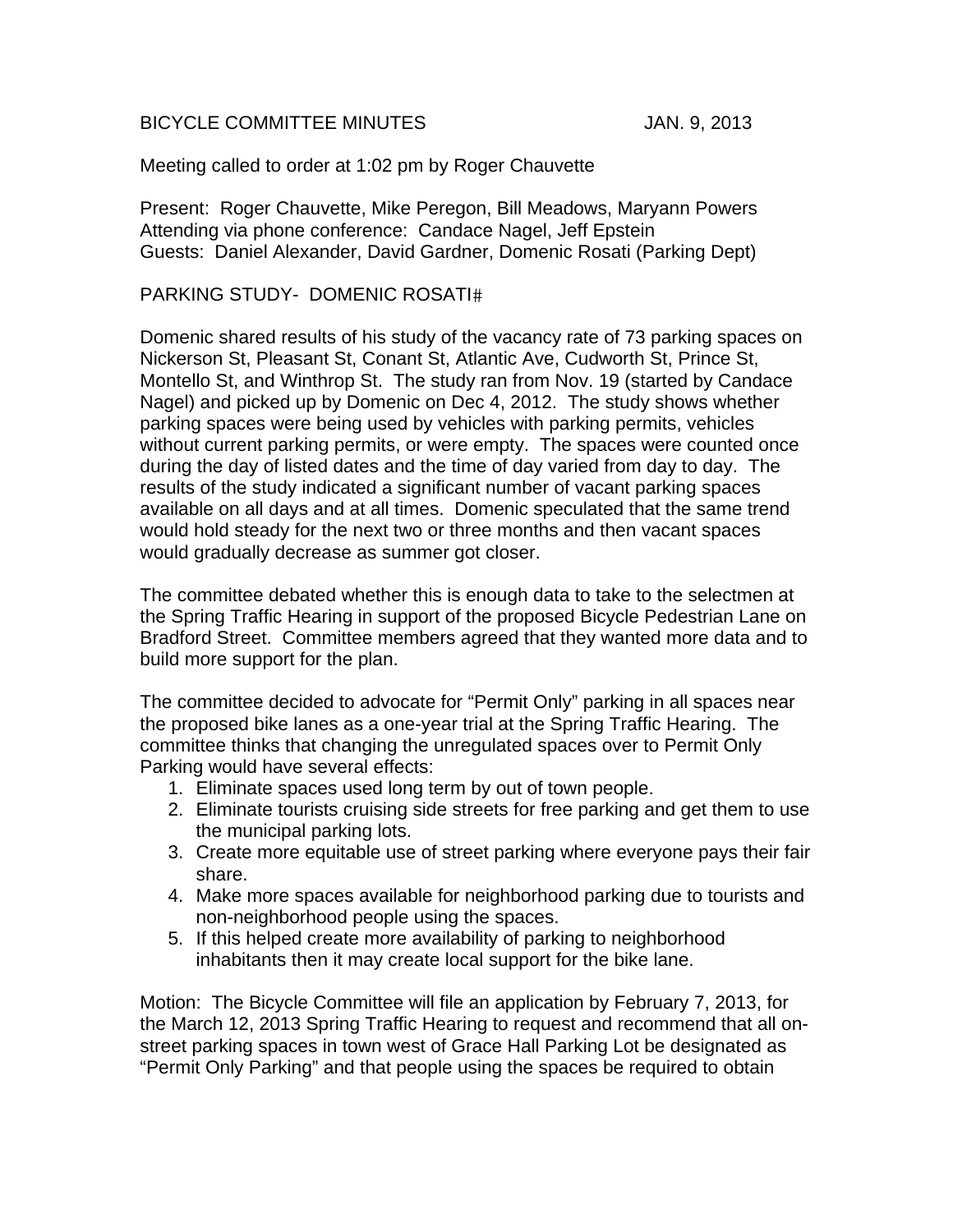Parking Permits from the Provincetown Parking Department. The initial first year would be seen as a trial period.

Bill will complete the application and present to the next Bicycle Committee meeting.

COMMITTEE MEMBERS OUT OF TOWN SCHEDULES BILL MEADOWS Jan 16-29 CANDACE NAGEL Until mid April MIKE PEREGON Until March 15 JEFF EPSTEIN Spotty until late March

NEXT MEETING: February 6

BUDGET FORMALIZATION: Roger got a copy of the budget request and had no questions from the committee. He will present to Selectmen tonight.

ABANDONED BICYCLE POLICY:

Lieutenant Golden responded to the Abandoned Bicycle Policy recommended by the committee last meeting. He strongly recommended a new town by-law rather than a policy. The committee reviewed Lieutenant Golden's suggestions entitled "Bicycle removal Program" and decided to withdraw their original Abandoned Bicycle Policy and recommend passage of a town by-law to deal with abuse of the intended short-term storage of bicycles on town racks and abandoned bicycles. Following is the draft with changes:

*BICYCLE REMOVAL PROGRAM* 

## *Purpose*

*The Town of Provincetown regulates bicycle parking for short term storage only. For the purposes of this by-law, the term "Short-term parking" shall be defined as parking a bicycle at a Town bicycle rack for a period of less than seven (7) continuous days.* 

*The principal intent of these regulations is two-fold: first, to ensure that short-term parking for bicyclists is available in the town and second, to ensure that bicycles are parked in a safe and secure manner. One of the important ways of meeting these intentions is to remove abandoned bicycles that are taking up valuable spaces which could be used by other bicyclists. In addition, it should be clear that the bicycle spaces in the town are not intended for long-term storage. Finally, the regulations address the fact that parking a bicycle to some fixtures is not acceptable: trees can be damaged, benches rendered unusable, or hand railings be unavailable to those who need them most. If you see a bicycle that appears to*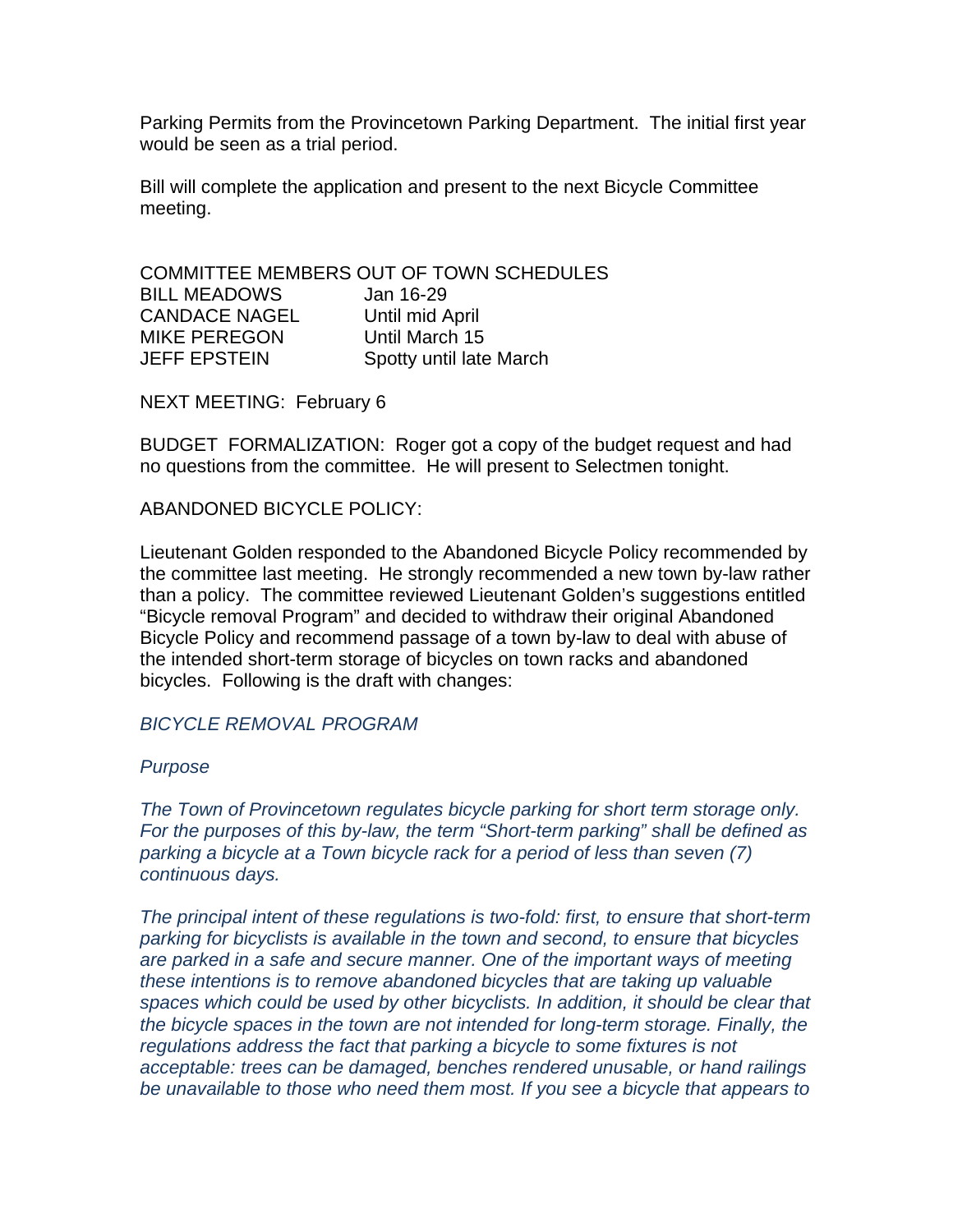*be in violation of these regulations, please contact the "REPORT A CONCERN" tab on the Town of Provincetown Website to make a report. If internet access is not available, contact the Provincetown Police Department, 508-487-1212.* 

*An abandoned bicycle (that meets the established criteria), or one that is in violation of the time (7 days) restrictions will be tagged and removed. A bicycle determined to be inoperative will be removed by the Department of Public Works for Disposal. A bicycle determined to be operative will be held at the Provincetown Police Department of 30 days. If you believe your bicycle may have been removed by Provincetown Police Department, please contact them at 508-487-1212.* 

*Procedure* 

*BICYCLE PARKING ON THE PUBLIC WAY* 

*a. Bicycles are permitted to park against a street sign pole, or on a bicycle rack or other facility specifically intended for that purpose.* 

*b. Under no circumstances shall a bicycle obstruct the pedestrian path of travel or handicap access ramps. A parked bicycle must leave at least 36 inches of an obstruction free path of travel.* 

*c. Bicycles are not permitted to be parked to: fire hydrants, hand railings, benches, trees, trash receptacles and parking meters. Bicycles in violation of the above regulations shall be tagged and removed immediately if presenting a public safety hazard as noted in this section.* 

*d. Bicycles shall not be parked longer than 72 7 consecutive hours days at the same location on any bike rack, public way or sidewalk. If the bike is determined to be working bike, a tag will be affixed, and after a 72 hour time period be removed for storage purposes. The Department of Public Works (DPW) will transport the bike to Police Headquarters, and the sector officer will generate a report, identifying the bike and removal date. The report will include make, model, color, Serial number (if possible) and a brief description of the bikes condition. The serial number will be checked with the Criminal Justice Information System. The Property /Evidence Officer will log the bike into the IMC System and secure the bike for safekeeping in a designated storage area, for a period of thirty days. If the bike is not claimed in this period the Property/ Evidence Officer will release the bike for auction.* 

*e. No motorized vehicles shall be parked on a bicycle rack or other facility specifically designed and intended for bicycle parking. Violators are subject to immediate removal by the Provincetown Police Department. Motorized vehicles parked on sidewalks will be issued a parking citation and towed.*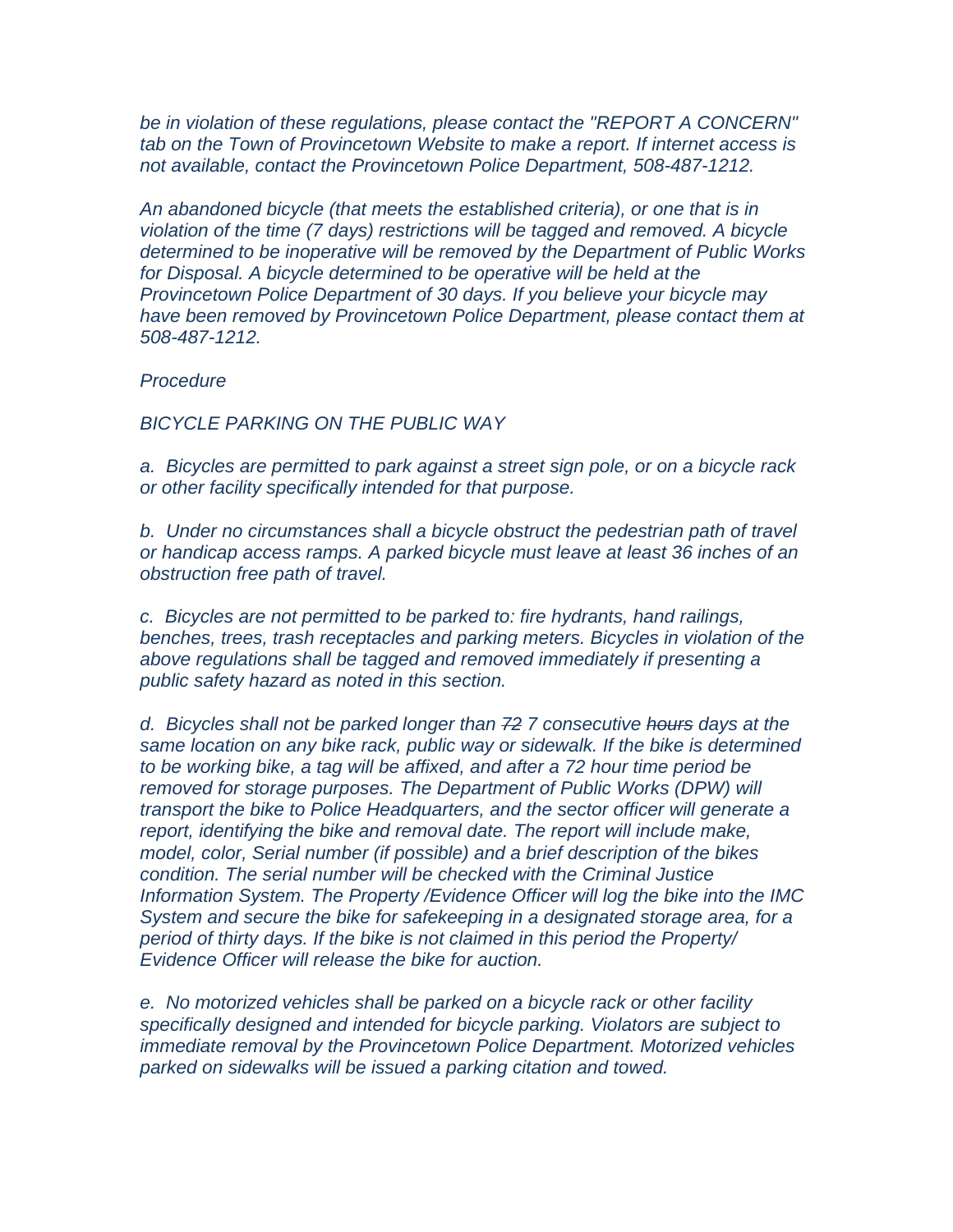*ABANDONED BICYCLE ON THE PUBLIC WAY* 

*A bicycle with one or more of the following defects will be considered abandoned and can be removed and destroyed:* 

*(a) No tires or wheels* 

*(b) Have warped wheels or frame* 

*(c) Missing, rusted or broken chain in such a state that renders the bicycle inoperative.* 

*(d) Missing or warped handle bars* 

*If the bike is determined to be in one of the conditions described above, a tag will be affixed the Police Department and the Department of Public Works will be notified for immediate pick up and destruction. The Officer will sign, date, and place the time on the tag for documentation purposes. The tag will be secured to the bike where it is visible to clearly observe.* 

(end of Bicycle Removal Program Document)

David Gardner will run the changes by Lieutenant Golden for further comment.

**MINUTES** 

Dec 5. Approved 4-0-0

Dec 17. Approved 4-0-0

NEW BUSINESS

Daniel Alexander reported that the Seashore has a grant for bicycle improvements between Beech Forest and MacMillan Pier. The money will be used for signage and minimal road improvements. The improvements will be Share the Road from Beech Forest to Cemetery Rd, bicycle lanes on both sides of Cemetery Rd, and single bike lanes on Standish and Alden Streets, which are one-way streets.

Bill told Daniel that the town was expecting signage to be installed by CCRT and that could free up money for additional signage or other improvements. Bill will give Daniel contact info for Tabitha at CCRT for coordination and information.

Bill will also contact Tabitha.